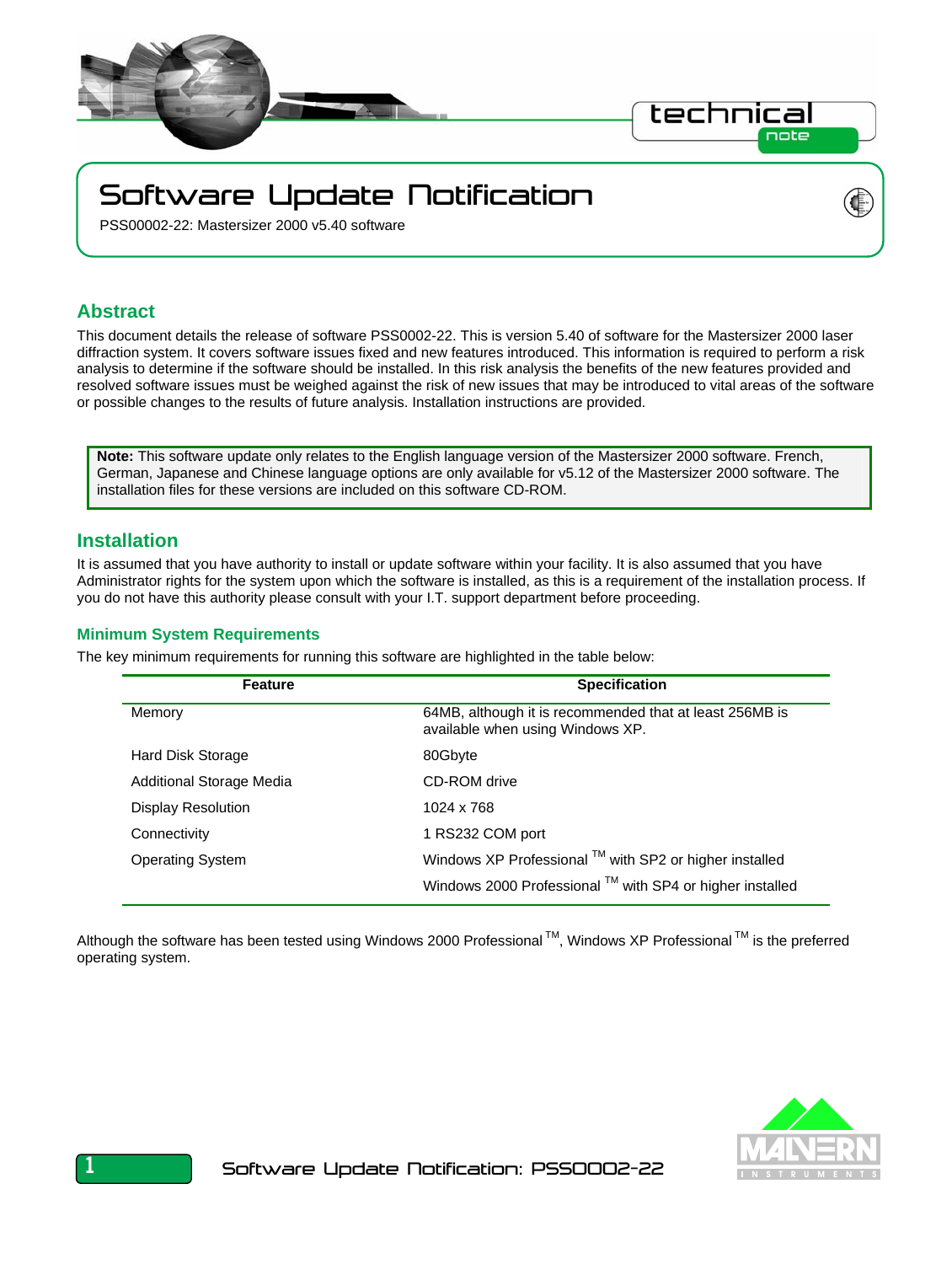

#### **Instrument compatibility**

The Mastersizer 2000 v5.40 software is backwardly compatible with all prior versions of Mastersizer 2000.

**Note:** In common with a large number of applications that undergo significant updating, data files produced by earlier versions will be compatible with this release but data files produced by this release will not be legible by earlier versions. Where there is regular correspondence between systems, users are advised to ensure that all instruments are updated to the same level.

#### **Installation Instructions**

The Mastersizer 2000 software is provided on one auto-loading CD-ROM. Inserting the CD-ROM into a system configured to auto-run a CD will run the installation program automatically. If your system does not support this feature run the *\setup.exe* program from the root directory of your CD drive.

**Note:** In order to comply with the security requirements for the Windows 2000<sup>™</sup> and Windows XP™ operating systems, the directory structure used by the Mastersizer 2000 software has been changed. Please refer to the **Known Issues** section of this document in order to understand these changes prior to installing this software.

**Note:** Some of the changes made to the control of the Mastersizer 2000 dispersion accessories require the accessory firmware to be updated when upgrading previous versions of the Mastersizer 2000 software. This is true for the changes made under Software Change Requests 4715 and 4728. In addition, when upgrading from software versions earlier than v5.00, accessory firmware updates are required to access (i) improvements to the clean cycle used with the Hydro 2000G accessory and (ii) diagnostics and ultrasound control used with the Hydro 2000uP dispersion accessory. **Please contact Malvern Instruments for information regarding how to upgrade the accessory firmware if the above updates are required for your installation.** 

#### **Operating System Component Updates**

Mastersizer 2000 v5.12 for French, German, Japanese and Chinese language systems can be installed on systems running Windows NT 4.0<sup>TM</sup>. However, some of the Microsoft components required for the operation of the Mastersizer 2000 system may not be present within Windows NT TM operating system. This includes the Microsoft MDAC 2.5 components as well as Internet Explorer v4.1.

The Mastersizer 2000 software installer will automatically detect if any operating system updates are required for these software versions. The required updates are included on a separate installation CD (PSS0019-01: Operating System Component Update Suite) for all the supported languages and are also available from the Microsoft Internet site for download.

### **Uninstall Procedure**

The Mastersizer 2000 software can be uninstalled using the standard **Add/Remove Programs** feature in the Windows 'Control panel'.

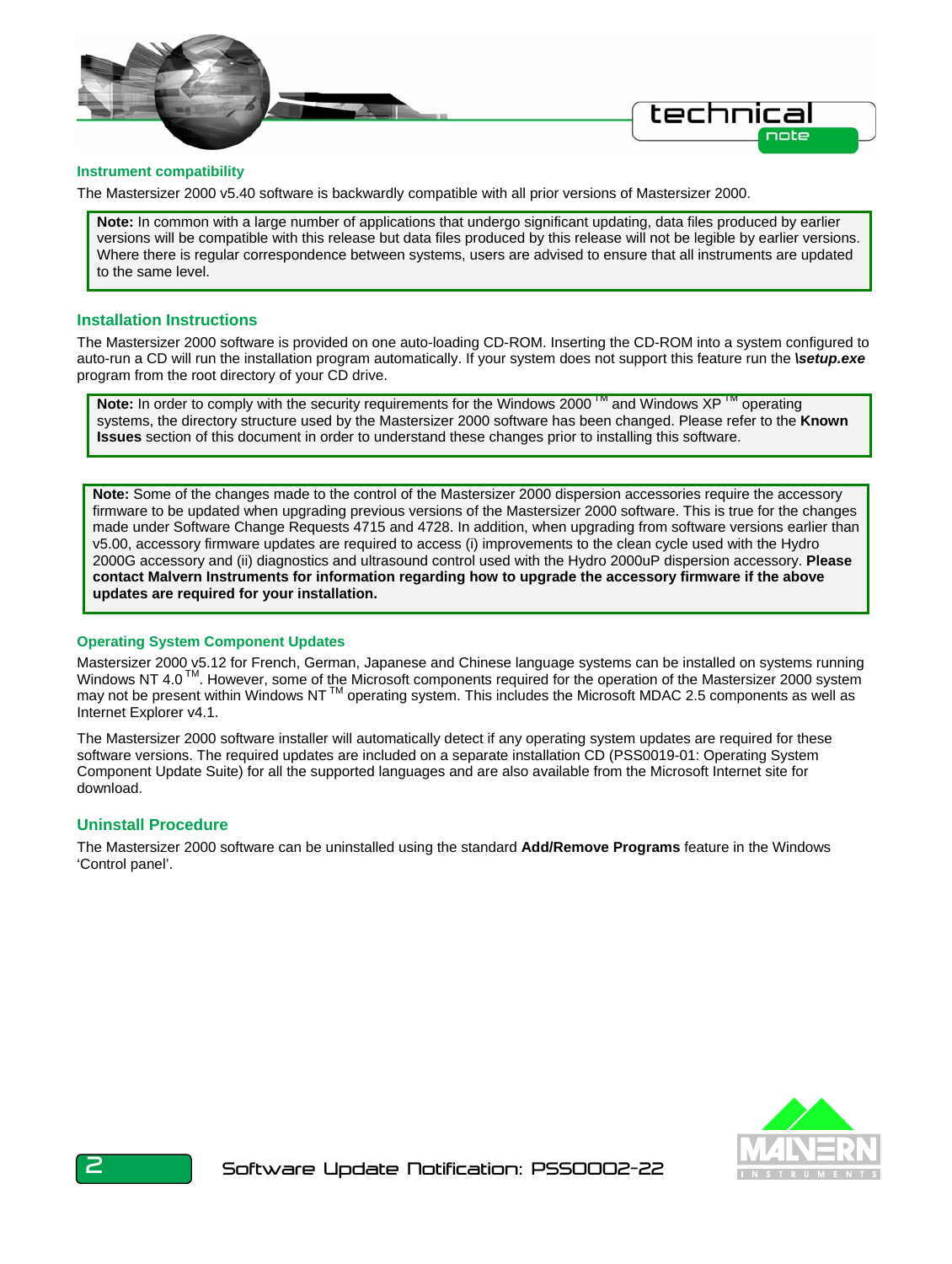

# **New Features**

### **21 CFR Part 11 Support**

Mastersizer 2000 v5.xx software includes full support for customers who require the software to run within a 21CFR Part 11 compliant environment. This includes new features relating to software access control, measurement auditing and the setting up of SOPs. These features are enabled by use of a software feature key which is specific to each instrument. Please contact your local Malvern Representative if you wish to obtain a feature key in order to enable the software's 21CFR11 features on your system.

Full details of the 21CFR11 features available within the Mastersizer 2000 software can be found in the following documents included on the Mastersizer 2000 software CD-ROM:

- **21CFR Part 11 User Guide (MRK531-02)**  provides a full description of the software features associated with 21CFR11, including the software's security system.
- **21 CFR Part 11 Compliance Guide for the Mastersizer version 5.12 or later (MRK537-02)** background information for users relating the functionality provided within the Mastersizer 2000 software to each of the requirements mentioned with 21CFR11

### **Fixed Issues**

The following Software Change Requests (SCRs) have been implemented in version 5.30 and 5.40 of the Mastersizer 2000 software:

| <b>SCR</b><br><b>Number</b> | <b>Description</b>                                                                                                                                                            | <b>Comments</b>        |
|-----------------------------|-------------------------------------------------------------------------------------------------------------------------------------------------------------------------------|------------------------|
| 5604                        | Application can crash when viewing very long audit trail entries                                                                                                              | (Fixed issue 22)       |
| 5738                        | The Malvern supplied report pages were not installed read-only                                                                                                                | (Fixed issue 22)       |
| 5834                        | Since an SOP requires an open result file to work correctly the menu<br>and toolbars should be disabled if no file is open.                                                   | (Implemented issue 22) |
| 5983                        | Mastersizer 2000 v5.22 incorrectly set the security permissions of the<br>application INI file.                                                                               | (Fixed issue 22)       |
| 6097                        | The accessory indicator did not change to amber when the cell was<br>removed from the instrument                                                                              | (Fixed issue 22)       |
| 6172                        | Upgrading SOP files created pre version 5.30 should correctly set the<br>export separator character to TAB not COMMA                                                          | (Implemented issue 22) |
| 6181                        | The desktop short cut to the data files does not work on German or<br>French operating systems.                                                                               | (Fixed issue 22)       |
| 6182                        | The bulk lot and source fields in the SOP are not updated correctly                                                                                                           | (Fixed issue 22)       |
| 6192                        | The autosampler additives file is not installed to the correct location                                                                                                       | (Fixed issue 22)       |
| 6213                        | The 5.3x installers remove the 21 CFR feature key settings                                                                                                                    | (Fixed issue 22)       |
| 6214                        | The Hydro S+ beam length is incorrect leading to errors in the<br>concentration calculation.                                                                                  | (Fixed in issue 22)    |
| 6215                        | When replying Yes to the question "Run this SOP again?" the user<br>entered documentation values should be preserved for update rather<br>than replaced with the SOP default. | (Implemented issue 22) |

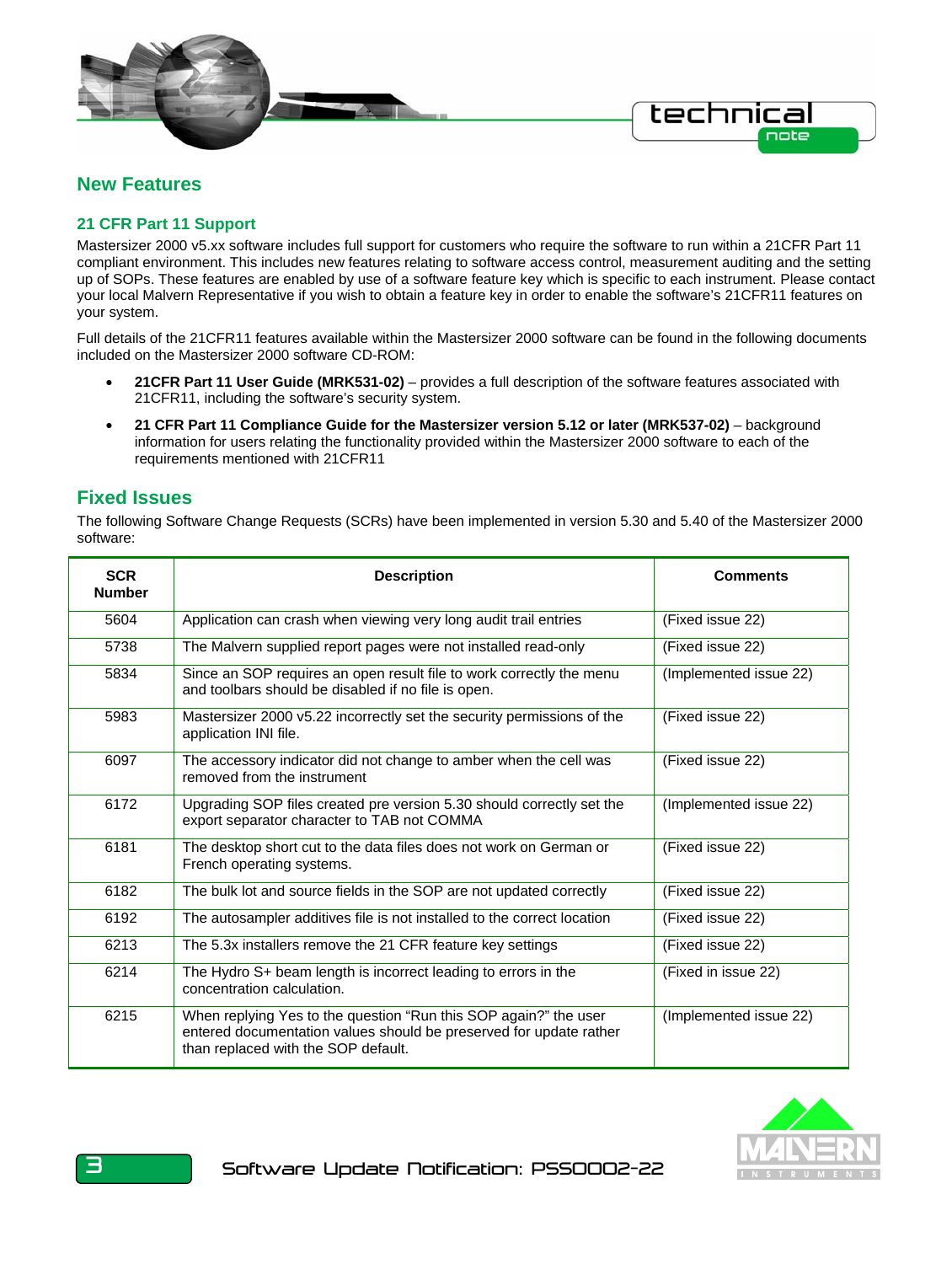

| <b>SCR</b><br><b>Number</b> | <b>Description</b>                                                                                                                                          | <b>Comments</b>        |
|-----------------------------|-------------------------------------------------------------------------------------------------------------------------------------------------------------|------------------------|
| 6216                        | The documentation page should be displayed before the optical<br>background is taken to prevent large delays between the background an<br>measurement.      | (Implemented issue 22) |
| 6240                        | When entering a new source or bulk lot label in a manual measurement;<br>new values should be added to the list.                                            | (Implemented issue 22) |
| 6299                        | The firmware update was not robust against changes to the kernel flash<br>programming algorithm. This could lead to corrupt firmware on the<br>accessories. | (Fixed issue 22)       |

In addition, issues associated with security access to some of the program files have been addressed in the release of version 5.40.

### **Deletions**

No program features have been deleted in this version of the Mastersizer 2000 software.

### **Known Bugs**

There are no known bugs in this version of the Mastersizer 2000 software. If you suspect that you have found a bug then please contact Malvern Instruments detailing all aspects of the symptoms observed.

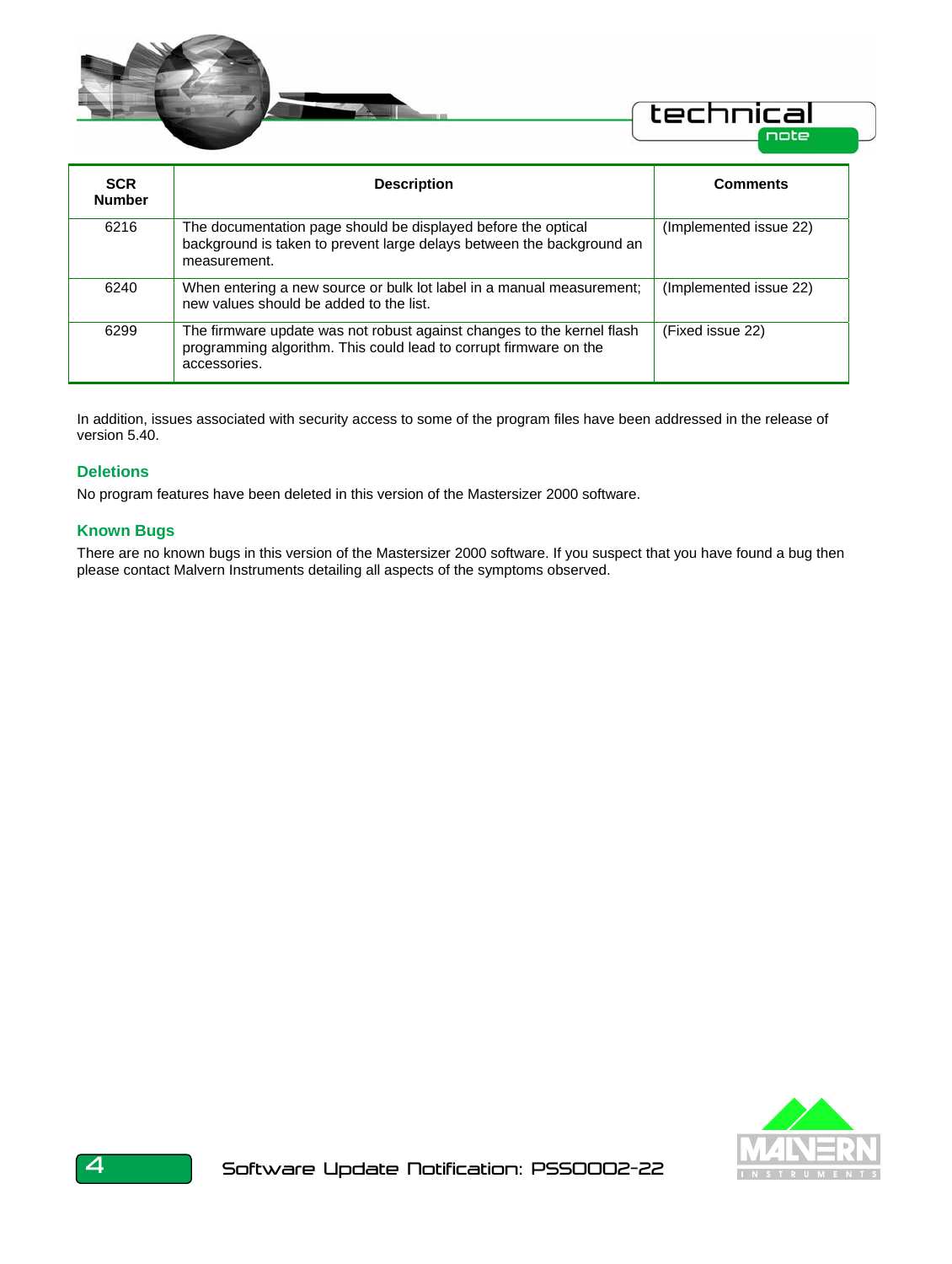

### **Known Issues**

### **New Directory Structure**

Since the launch of Windows 2000™, the Windows<sup>™</sup> operating system has been set up to discourage the storage of data files into the *Program Files* group of folders. In order to avoid the security access problems associated with using the *Program Files* folders, this version of software has been set up to store data in the *C:\Documents and Settings\ All Users\* set of folders. The root Mastersizer 2000 program directory will therefore be set to:

- **For Windows XP**<sup>TM</sup>: C:\Documents and Settings\ All Users\ Shared Documents\ Malvern Instruments \Mastersizer 2000
- **For Windows 2000**<sup>TM</sup>: C:\Documents and Settings\ All Users\ Documents\ Malvern Instruments \Mastersizer 2000

The software installation procedure will automatically move all of the user data from the previous root directory (*C:\Program Files\ Malvern Instruments\ Mastersizer 2000*) into the new directory structure. **It is recommended that users back-up their data prior to carrying out the installation process and should note both the old and new locations of the Mastersizer 2000 data files.**

### **Changes to SOP version control**

In previous software versions a mismatch could be observed between the SOP version number reported from the **Compare SOPs** dialogue and the version number reported on the records view. This inconsistency has been addressed in v5.30 and v5.40 of the Mastersizer 2000 software. However, the fix applied may cause the reported version number to change on result printouts. The observed behaviour will be:

- If the SOP version shown in the Compare SOPs dialogue was the same as the SOP version number reported on the records view then no change will be observed.
- If the SOP version shown in the Compare SOPs dialogue was lower than the SOP version number reported on the records view then the SOP version will be taken to be the higher value.

As such, it is possible that some users will notice an increase in the SOP version number reported in the software.

### **Scirocco Venturi Identification**

In v5.30 and v5.40, the ability to detect the type of venturi fitted to the Scirocco dry powder feeder has been provided. This requires the setting of one of the accessory identification switches (the A/B switch). As such, this feature will only work correctly for new Scirocco dry powder feeder units where the identification switch has been set according to the venturi type. For older Scirocco systems users should select the "Original Configuration" option in the SOP settings associated with the Scirocco in order to disable the auto-sensing feature. If users want to enable the ability to sense the venturi type for older Scirocco systems then please contact your local Malvern representative.

#### **Upper Size Limits and Dv100 reporting**

**Note:** The use of the Dv100 as a control parameter is not advised, as this parameter is subject to large variations based on small changes in the dispersion and sampling regime. Malvern recommends that users use percentiles such as the Dv90 or Dv95 to provide control of the upper end of the size distribution.

In previous software versions, some variability in the reported upper size limit for Mastersizer 2000 results was observed. This was caused by an incorrect tendency for the analysis to report an extremely small volume percentage of material (>0.0001%) at the limits of the analysis. This, coupled with the calculation method used for percentiles, caused the reported Dv100 to change considerably between measurements.

In v5.30 or higher the analysis error associated with the reporting of small volumes of material at the analysis limits has been fixed and a new method for calculating the Dv100 has been implemented. These changes may affect the Dv100 reported by